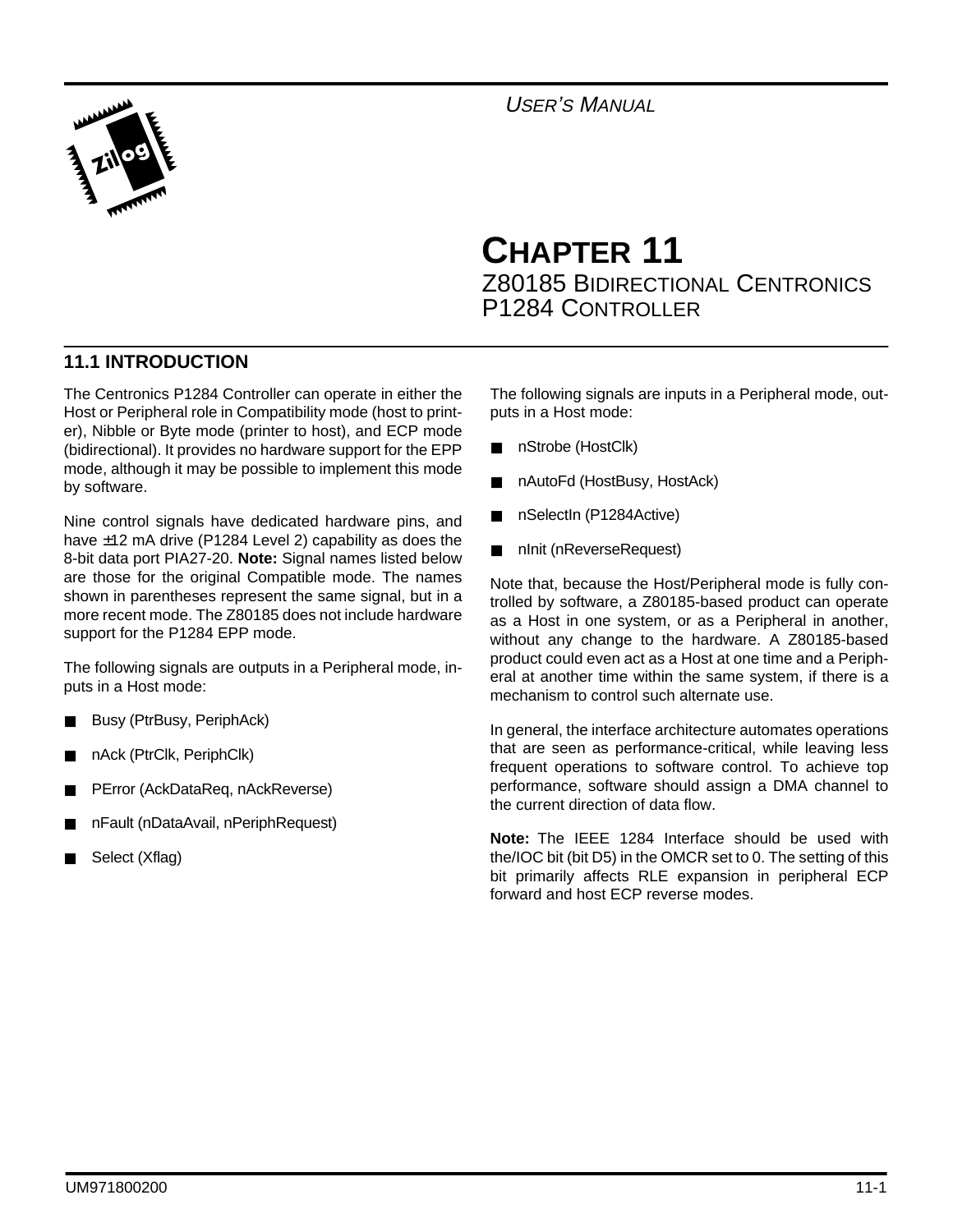## **11.2 BIDIRECTIONAL CENTRONICS REGISTERS**

Reading the Parallel Controls (PARC) register allows software to sense the state of the input signals per the current mode, plus two or three status flags:



**Figure 11-1. Reading PARC in a Host Mode** (I/O Address %DA)

| nAutoFd   nStrobe   nSictin |  | nlnit | <b>IIIOp</b> | DREQ | Idle |
|-----------------------------|--|-------|--------------|------|------|
|                             |  |       |              |      |      |



The controller sets IllOp (Illegal Operation) when it detects an error in the protocol, for example, if it's in Peripheral mode and it detects that the host has driven P1284Active (nSelectIn) Low at a time that mandates an immediate Abort, that is, outside one of the "windows" in which this event indicates an organized disengagement. If "status interrupts" are enabled, such an interrupt is always requested when IllOp is set. Writing PARM with NewMode=1 clears IllOp.

DREQ is the Request presented to the DMA channels, which may or may not be programmed to service this request. If not, an interrupt can be enabled when DREQ is set.

Writing to PARC allows the software to set and clear the output signals per the current mode:

| 1=drive,<br>nAutoFd I<br>Hiah | nStrobe I<br>Hiah | 1=drive   1=drive<br>nSelctIn<br>Hiah | $1 =$ drive<br>nlnit<br>Hiah | Low | 1=drive   1=drive   1=drive<br>nAutoFd I nStrobe I nSelctin<br>Low | Low | 1=drive<br>nlnit<br>Low |
|-------------------------------|-------------------|---------------------------------------|------------------------------|-----|--------------------------------------------------------------------|-----|-------------------------|
|                               |                   |                                       |                              |     |                                                                    |     |                         |

**Figure 11-3. Writing to PARC in a Host Mode** (I/O Address %DA)

| $1 =$ drive | 1=drive | $1 =$ drive | $1 =$ drive | $1 =$ drive | $1 =$ drive | $1 =$ drive | $1 =$ drive |
|-------------|---------|-------------|-------------|-------------|-------------|-------------|-------------|
| Busy        | PError  | Select      | nFault      | Busy        | PError      | Select      | nFault      |
| High        | High    | High        | High        | Low         | Low         | Low         | Low         |
|             |         |             |             |             |             |             |             |

**Figure 11-4. Writing to PARC in a Peripheral Mode** (I/O Address %DA)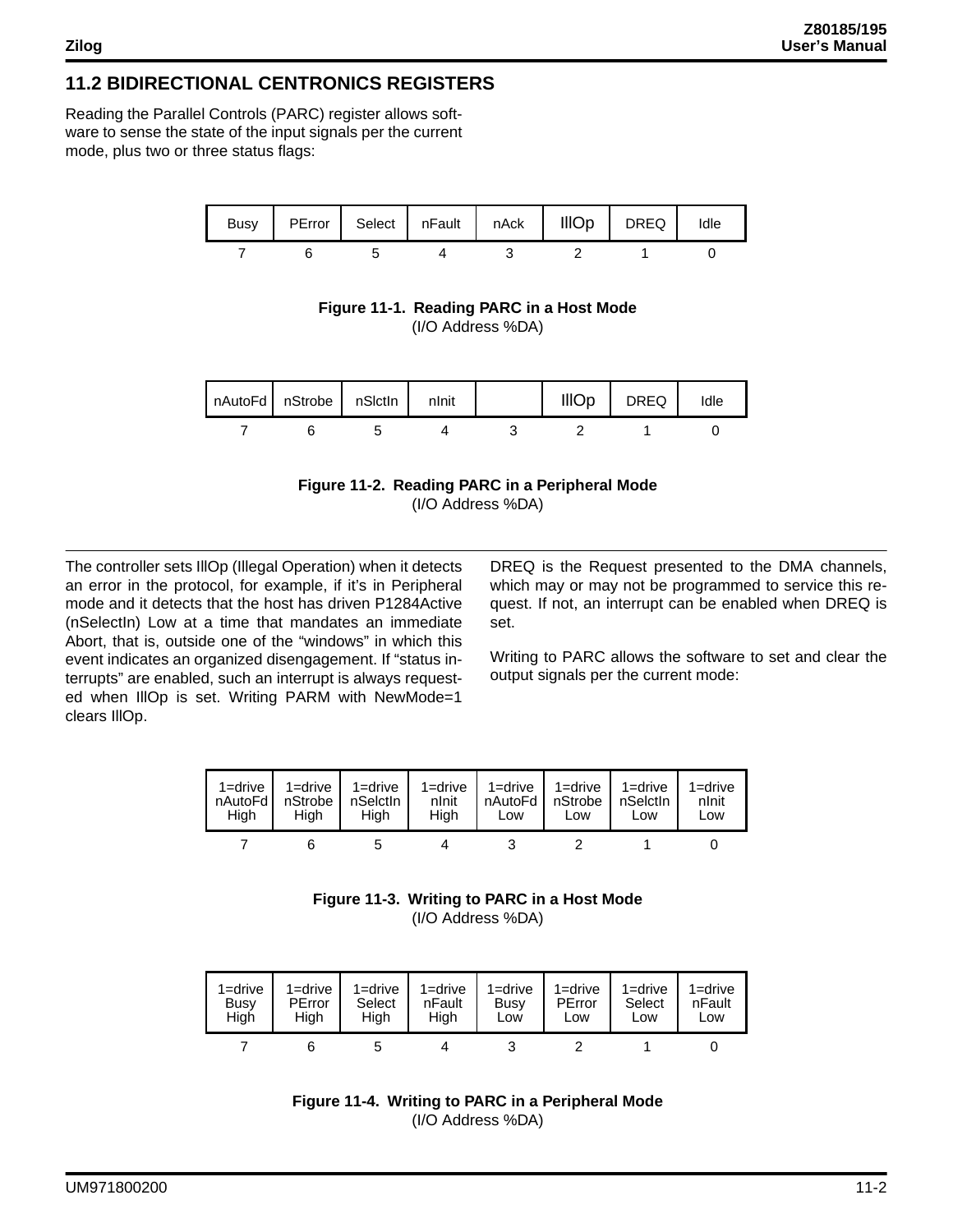Because there are five outputs in a Peripheral mode, another register, called PARC2, allows software to change the nAck line, rather than the Select line:

| $1 =$ drive | $1 =$ drive | $1 =$ drive | $1 =$ drive | $1 =$ drive | 1=drive | $1 =$ drive | $1 =$ drive |
|-------------|-------------|-------------|-------------|-------------|---------|-------------|-------------|
| Busy        | PError      | nAck        | nFault      | Busy        | PError  | nAck        | nFault      |
| High        | High        | Hiah        | Hiah        | Low         | Low     | Low         | Low         |
|             |             |             |             |             |         |             |             |

**Figure 11-5. Writing to PARC2 in a Peripheral Mode** (I/O Address %DB)

The Parallel mode register (PARM) includes the basic mode control of the controller:

| NewMode | IdleIE | StatlE | <b>DREQIE</b> |  | Mode |  |
|---------|--------|--------|---------------|--|------|--|
|         |        |        |               |  |      |  |

**Figure 11-6. PARM** (I/O Address %D9)

**NewMode = 1** reinitializes the state machine to the initial state for the mode called out by MODE. Never change MODE without writing a 1 in this bit.

**IdleIE = 1** enables interrupts when the controller sets the Idle flag. When software uses a DMA channel to provide data to the P1284 controller, it can be expected that the channel will do so in a timely manner, and thus, that an Idle condition signifies that the channel has finished transferring the block. (Software can also enable an interrupt from the DMA channel, but on the transmit side, such interrupts are not well-synchronized to events on the P1284 controller.) Conversely, if software provides data, Idle may not be grounds for an interrupt.

Some modes set the Idle flag when they are entered. However, such a setting of Idle never requests an interrupt.

**StatIE = 1** enables "status" interrupts that are described separately for each mode.

**DREQIE = 1** enables interrupts when the controller sets DREQ, except that in those modes that set DREQ when they are entered, such setting doesn't request an interrupt.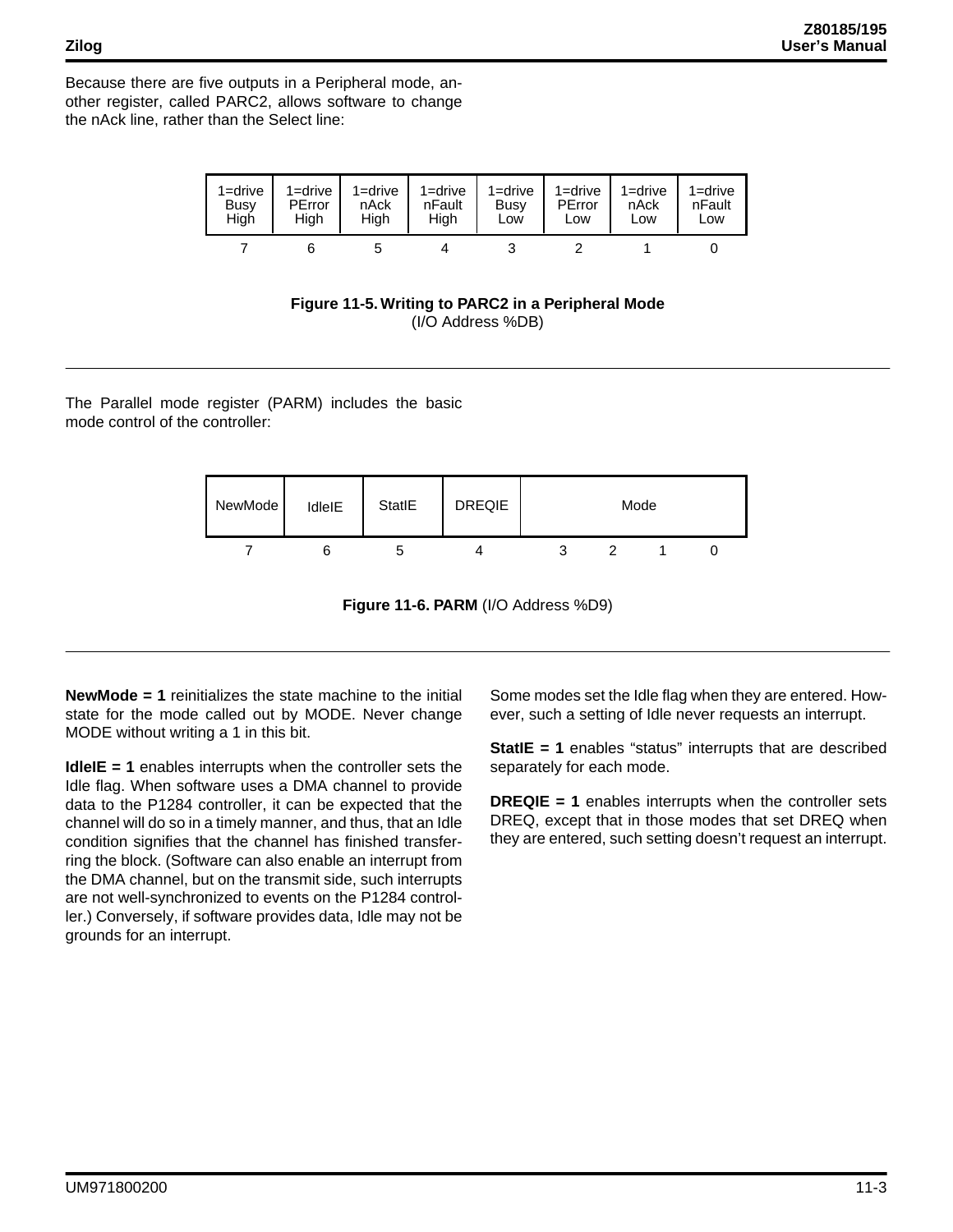#### **Table 11-1. Bidirectional Centronics Mode Selection**

| <b>MODE</b> |                                                            |
|-------------|------------------------------------------------------------|
| 0000        | Non-P1284 mode                                             |
| 0001        | Peripheral Compatible/Negotiation mode                     |
| 0010        | Peripheral Nibble mode                                     |
| 0011        | Peripheral Byte mode                                       |
| 0100        | Peripheral ECP Reverse mode                                |
| 0101        | Peripheral Inactive mode                                   |
| 0110        | Peripheral ECP Forward mode with<br>software RLE handling  |
| 0111        | Peripheral ECP Forward mode with<br>hardware RLE expansion |
| 1000        | <b>Host Negotiation mode</b>                               |
| 1001        | Host Compatible mode                                       |
| 1010        | Host Nibble mode                                           |
| 1011        | Host Byte mode                                             |
| 1100        | <b>Host ECP Forward mode</b>                               |
| 1101        | <b>Host Reserved mode</b>                                  |
| 1110        | Host ECP Reverse mode with software<br>RLE handling        |
| 1111        | Host ECP Reverse mode with hardware<br>RLE expansion       |

A second output register has been added for PIA27-20. Writing to either the Z80181-compatible PIA 2 Data Register (address E3) or the new Alternate PIA 2 Data Register (address EE) writes to the Output Holding Register (OHR). When the PIA27-20 pins are outputs, the outputs of the OHR are the inputs to the second register, which is called the I/O register (IOR), these outputs drive the PIA27-20 pins. When the pins are inputs, they are the inputs to the IOR, which can be read from the PIA 2 Data Register (address E3).

In non-P1284 mode, Host Negotiation mode, Reserved Modes, and in Peripheral Compatible/Negotiation mode when the host drives nSelectIn (P1284Active) High to select negotiation, the direction of the PIA27-20 pins are controlled by the PIA 2 Data Direction register, as on the Z80181. Also in these modes the IOR is loaded on every PHI clock, so that operation is virtually identical to the Z80181. In other modes the controller controls the direction of PIA27-20 and when the IOR is loaded.

A Time Constant Register PART must be loaded by software with the smallest number of PHI clocks that equals or exceeds the "critical time" for the mode selected in PARM. The critical time is 750 ns for Host Compatible mode, 500 ns for most other modes, and the time necessary to indicate DMA completion in Host ECP Forward and Peripheral ECP Reverse modes.



**Figure 11-7. PART Write** (I/O Address %DC)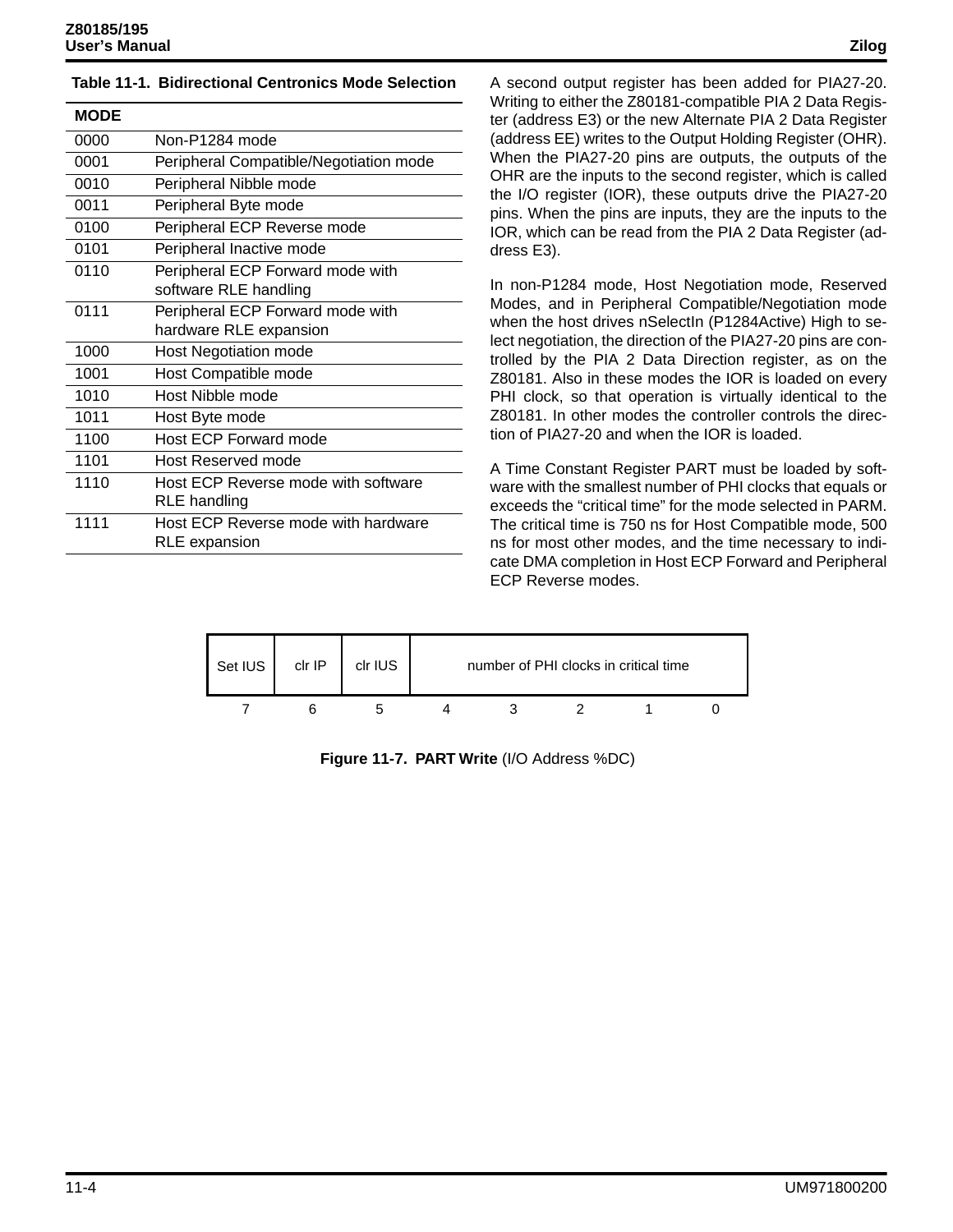Reading PART yields the status of the IP and IUS bits, which are described in the Bidirectional Centronics Interface section:



**Figure 11-8. PART Read** (I/O Address %DC)

The Vector Register PARV must be loaded by software with the interrupt vector to be used for interrupts from this controller.



**Figure 11-9. PARV** (I/O Address %DD)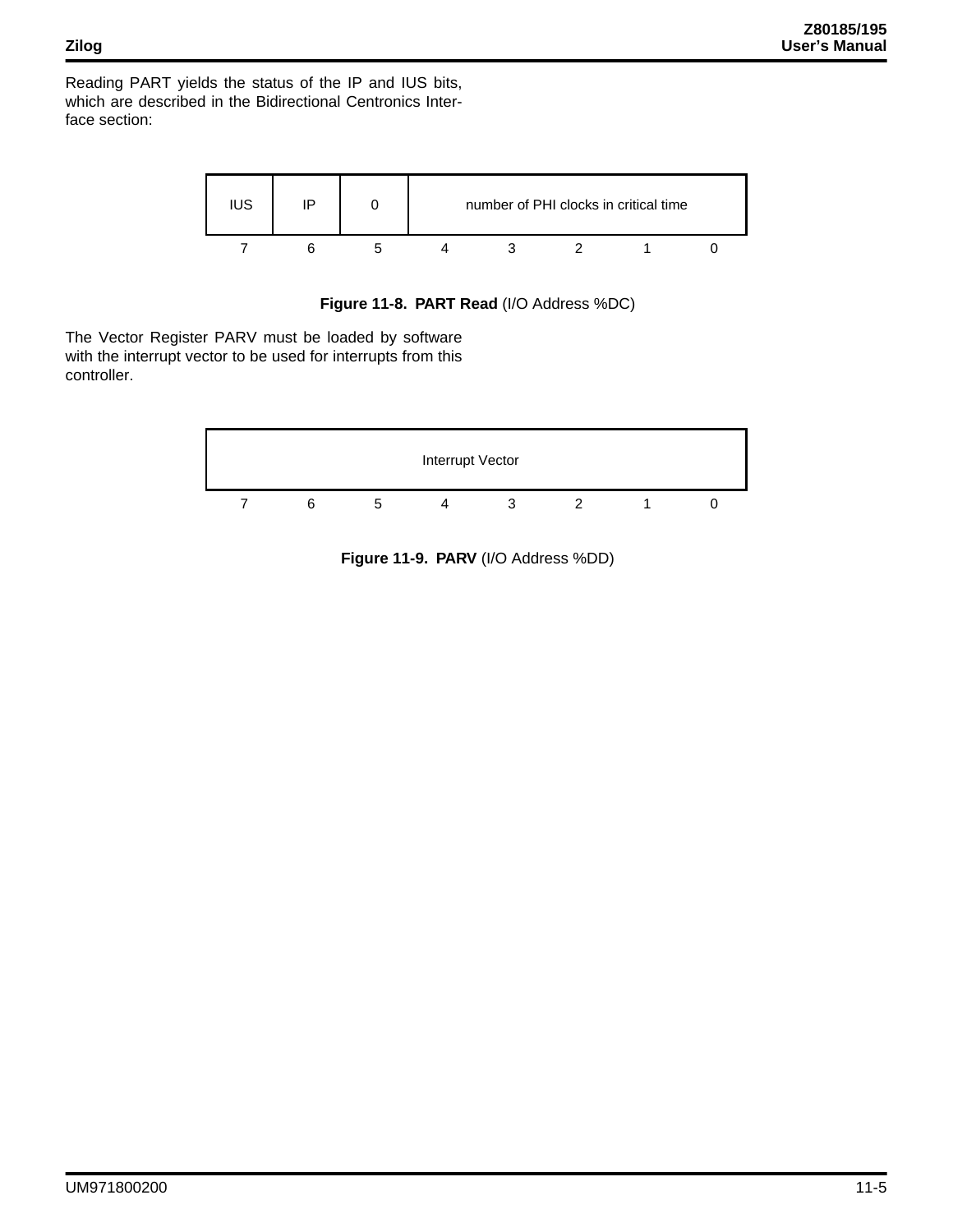

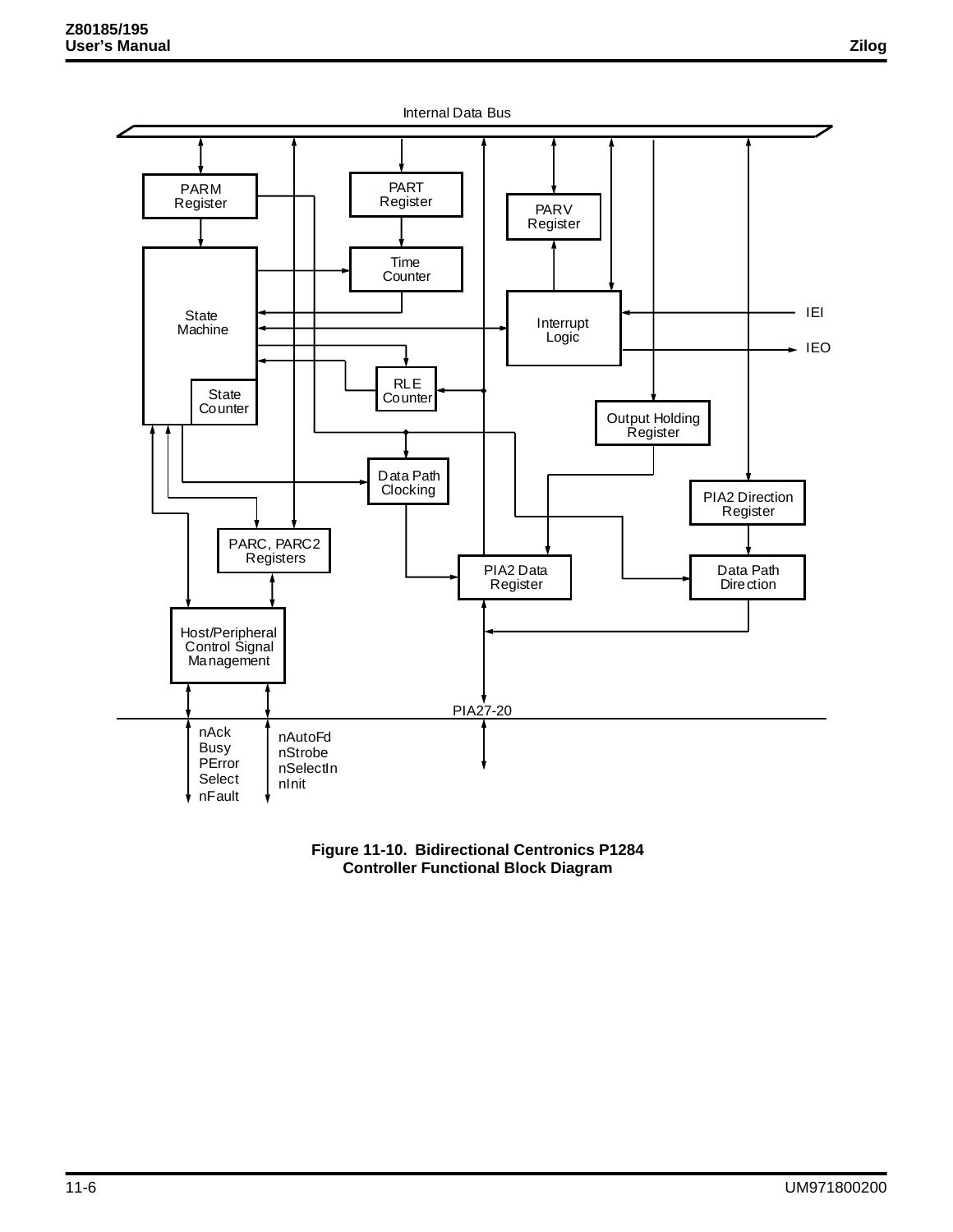## **11.2.1 Interrupts**

As in other Zilog peripherals, the controller includes an interrupt pending bit (IP), and an interrupt under service bit (IUS). The controller is part of an on-chip interrupt acknowledge daisy-chain that extends from the IEI pin, through the EMSCC, CTC, and this controller in a programmable priority order, and from the lowest-priority of these devices to the IEO pin. The interrupt request from the controller is logically ORed with /INT0 and other onchip interrupt requests to the processor.

The controller sets its IP bit whenever any of three conditions occurs:

PARM4 is 1, and the controller sets the DREQ bit. This does not include when the controller forces the DREQ bit to 1, when software first places the controller in Peripheral Nibble, Peripheral Byte, Peripheral ECP Reverse, Host Compatible, or Host ECP Forward mode.

PARM5 is 1, and a mode-dependent "status interrupt" condition occurs. The following sections describe the status interrupt conditions (if any) for each mode.

PARM6 is 1, and the controller sets the Idle bit, except when the controller forces the Idle bit to 1, when software first places the controller in Peripheral Nibble, Peripheral Byte, Peripheral ECP Reverse, Host Compatible, or Host ECP Forward mode. The following sections describe when Idle is set in each mode.

Once IP is set, it remains set until software writes a 1 to PART6.

The controller will begin requesting an interrupt of the processor whenever IP is set, its IEI signal from the on-chip daisy-chain is High/true, and its IUS bit is 0. Once it starts requesting an interrupt, the controller will continue to do so until /IORQ goes Low in an interrupt-acknowledge cycle, or IP is 0, or IUS is 1.

The controller drives its IEO output High, if its IEI input is High, and its IP and IUS bits are both 0. A Z80 interrupt acknowledge cycle is signalled by /M1 going Low, followed by /IORQ going Low. The controller, and all other devices in the daisy-chain, freeze the contribution of their IP bits to their IEO outputs while /M1 is Low, which prevents new events from affecting the daisy-chain. By the time/IORQ goes Low, one and only one device will have its IEI pin High and its IEO pin Low — this device responds to the interrupt by providing an interrupt vector, and setting its IUS bit. This controller also clears its IP bit when it responds to an interrupt acknowledge cycle.

The interrupt service routine, that is initiated when the interrupt vector value identifies an interrupt from this controller, should save the processor context and then proceed as follows:

If the ISR does not allow nested interrupts, it can clear the IP and IUS bits by writing hex 60, plus the "critical time" value to the PART, then read the status from PARC and proceed based on that status. Near the end of the ISR it should re-enable processor interrupts.

If the ISR allows nested interrupts, it can re-enable processor interrupts, clear IP by writing hex 40 plus the "critical time" value to the PART, and then read the status from PARC and proceed based on that status. At the end of the ISR it should clear IUS to allow further interrupts from this controller and devices lower on the daisy-chain, by writing hex 20 plus the "critical time" value to the PART.

## **11.2.2 Operating Modes**

The remainder of this section describes the operation of the various PARM register modes that can be selected.

### **11.2.3 Non-P1284 Mode**

The Z80185 defaults to this mode after a Reset, and this mode is compatible with the use of PIA27-20 on the Z80181. The directions of PIA27-20 can be controlled individually by writing to register E2, as on the Z80181. The state of outputs among PIA27-20 can be set by writing to register E3, and the state of all eight pins can be sensed by reading register E3. The Busy, nAck, PError, nFault, and Select pins are tri-stated in this mode, while nStrobe, nAutoFd, nSelectIn, and nInit are inputs. There are no status interrupts in this mode.

## **11.2.4 Peripheral Inactive Mode**

This mode operates identically to Non-P1284 mode as described above, except that the Busy, nAck, PError, nFault, and Select pins are outputs that can be controlled via the PARC and PARC2 registers, and status interrupts can occur in response to any edge on nAutoFd, nStrobe, nSelectln, or nInit. This mode differs from Peripheral Compatibility/Negotiation mode with nSelectIn (P1284 Active) High, only in that the controller will not operate in Compatibility mode if nSelectIn goes Low.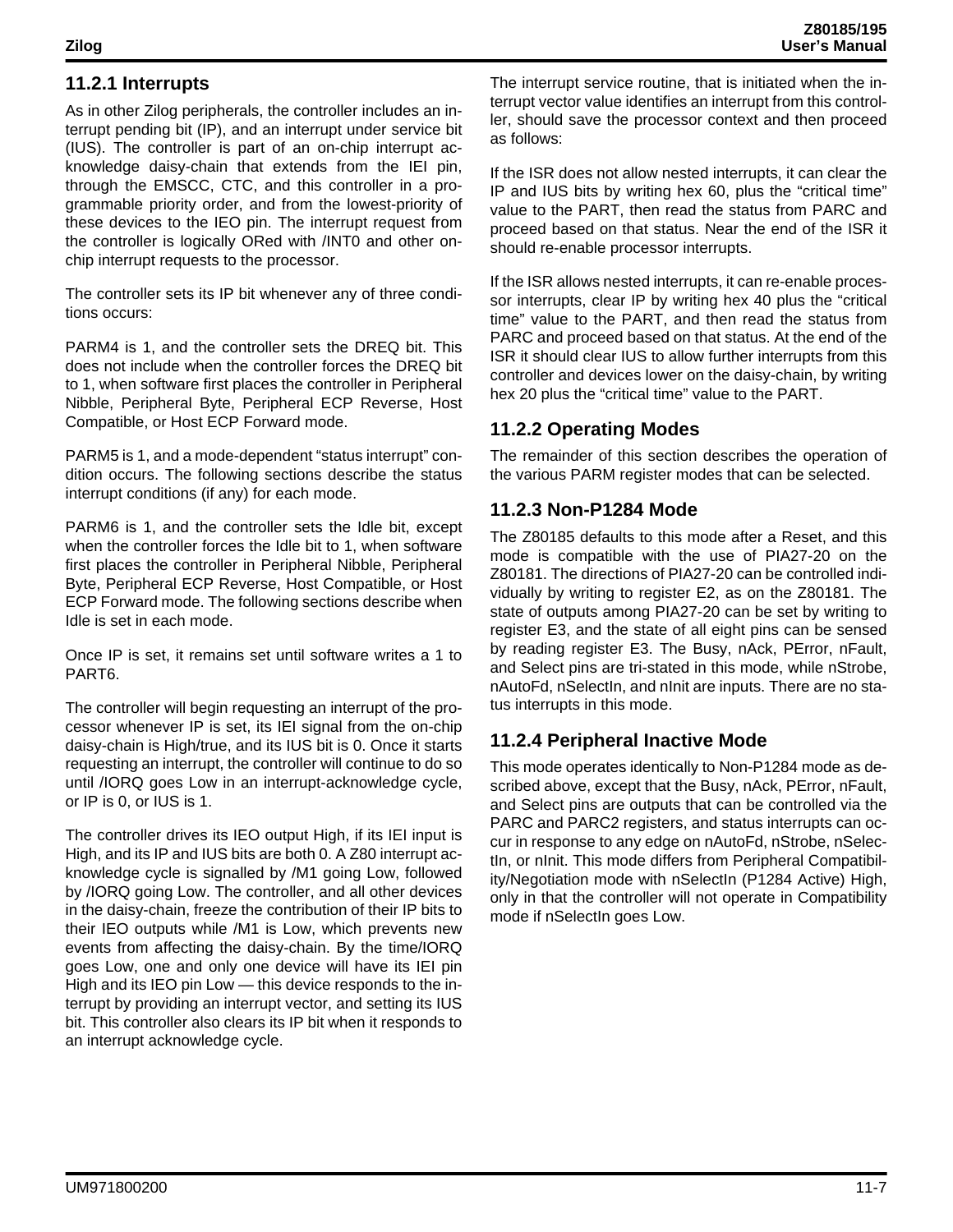## **11.2.5 Host Compatible Mode**

- 1. Setting this mode configures PIA27-20 as outputs regardless of the contents of register E2. When entering this mode, the controller sets the Idle and DREQ bits, but these settings do not request an interrupt.
- 2. If software, or a DMA channel, writes eight bits to the Output Holding Register (OHR) when Idle is set, the controller transfers the byte to the Input/Output Register and negates DREQ only momentarily, so as to request another byte from software or the DMA channel.
- 3. In this mode, the nAutoFd line is not under control of the PARC register, but rather under control of which register the software uses to write data to the OHR. Each time the controller transfers a byte from the OHR to the Input/Output Register, it sets nAutoFd High if the byte was written to address E3, and Low if the byte was written to the "alternate" address EE. In a DMA application all of the bytes transferred from one output buffer will have the same state of nAutoFd, but this state can be changed from one buffer to the next by changing theI/O address used by the DMA channel. In non-DMA applications software can set the state of nAutoFd for each character, by writing data to the two different register addresses.
- 4. When a data byte has been valid on PIA27-20 for 750 ns (as controlled by the PART register), and the Busy and PError lines are Low and the Select, nAck, and nFault lines are High, the controller drives nStrobe Low. After the controller has held nStrobe Low for 750 ns it drives nStrobe back to High. Then it waits for 750 ns of data hold time to elapse. If software or a DMA channel has written another byte to the Output Holding Register (thus clearing DREQ) by the time this wait is satisfied, the controller transfers the byte from the Output Holding Register to the Input/Output Register, sets DREQ again, and returns to the event sequence at the start of this paragraph. Otherwise, it sets Idle and returns to the event sequence at the start of paragraph #2.

Status interrupts in this mode include rising and falling edges on PError, nFault, and Select.

## **11.2.6 Host Negotiation Mode**

Setting this mode puts PIA27-20 under control of registers E2 and E3, as on the Z80181.

Software has complete control of the controller, and can either revert to Host Compatibility mode, or set one of the following Host modes, depending on how the peripheral responds to the Negotiation value(s).

Status interrupts in this mode include rising and falling edges on PtrClk (nAck), nAckReverse (PError), and nPeriphRequest (nFault). nFault is not used during actual P1284 negotiation, but is included because these events are significant during Byte and ECP mode idle times.

#### **11.2.7 Host Reserved Mode**

This mode differs from Host Negotiation mode only in that there are no status interrupts in this mode.

#### **11.2.8 Peripheral Compatible/Negotiation Mode**

In this mode, if P1284Active (nSelectIn) is Low, the controller sets PIA27-20 as inputs, regardless of the contents of register E2; when P1284Active (nSelectIn) is High, PIA27-20 are under the control of registers E2 and E3. On entry to this mode, the controller sets the Idle bit, if DREQ is set from a previous mode.

If, in this mode, nStrobe goes (is) Low, P1284Active (nSelectIn) is Low, and DREQ is 0, indicating that any previous data has been taken by the processor or DMA channel, the controller captures the data on PIA27-20 into the Input/Output Register, sets DREQ to notify software or the DMA channel to take the byte, drives the Busy line High, and one PHI clock later drives nAck Low. When at least 500 ns (as controlled by the PART register) have elapsed, the controller drives nAck back to High. One PHI clock later, if the CPU or DMA has taken the data and thus cleared DREQ, the controller drives Busy back to Low, otherwise it sets Idle.

Select, PError and nFault are under software control in this mode, and nAutoFd can be sensed by software, but has no other effect on operation.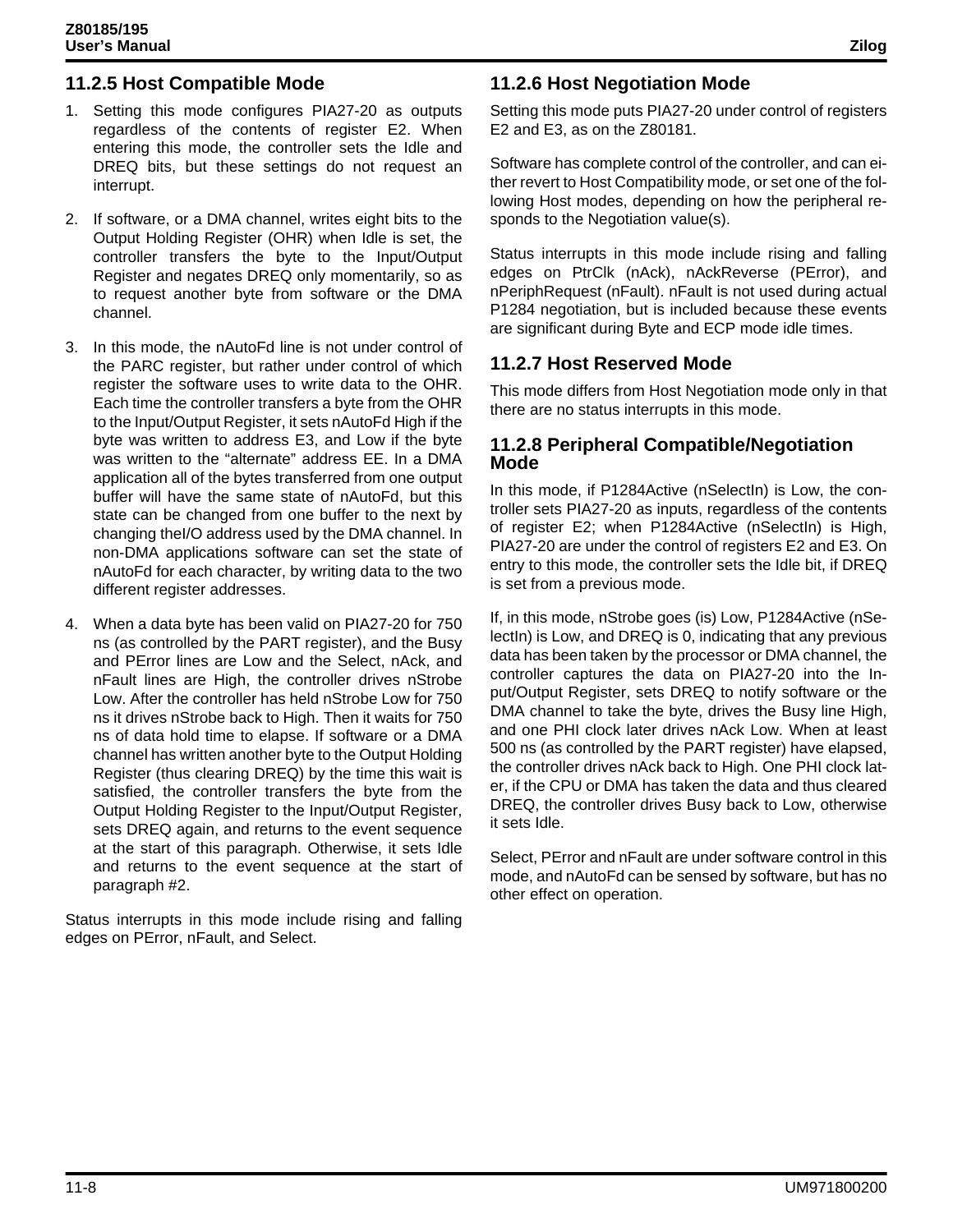In this mode, software should monitor for the condition P1284Active (nSelectIn) High, and nAutoFd Low simultaneously. If software detects this state, it should participate in a Negotiation process. Software should read the value on PIA27-20 and set PError, nFault, XFlag, and nAck as appropriate for the data value. As long as P1284Active (nSelectIn) remains High in this mode, software is in complete control of the controller. After the host has driven nStrobe Low and then High again for an acceptable value, software should reprogram the MODE field to the appropriate one of the following Peripheral modes.

Status interrupts in this mode include rising and falling edges on P1284Active (nSelectIn) and nInit, and rising and falling edges on HostBusy (nAutoFd) and HostClk (nStrobe) while P1284Active (nSelectIn) is High.

#### **11.2.9 Host Nibble Mode**

- 1. If, during Host Negotiation mode, software has placed the value 00 or 04 on the data lines, and received a positive response on Xflag (Select) and a Low on nDataAvail (nFault) at a rising edge of PtrClk (nAck), then after optionally programming a DMA channel to store data, it should set this mode.
- 2. For each byte in this mode, the controller drives HostBusy (nAutoFd) Low and waits until DREQ is cleared, indicating that the CPU or DMA has taken any previous data, and the peripheral has driven PtrClk (nAck) Low. At this point it samples the other four status lines from the peripheral into the less-significant four bits of the Input/Output Register as follows:

|  |  |  |  | Table 11-2. Nibble Mode Bit Assignments |
|--|--|--|--|-----------------------------------------|
|--|--|--|--|-----------------------------------------|

| <b>Signal</b> | <b>First Data Bit</b> | <b>Second Data Bit</b> |
|---------------|-----------------------|------------------------|
| <b>Busy</b>   |                       |                        |
| PError        |                       |                        |
| Select        |                       |                        |
| nFault        |                       |                        |

The controller then drives HostBusy (nAutoFd) back to High, and waits for the peripheral to drive PtrClk (nAck) back to High. Then it drives HostBusy (nAutoFd) back to Low and waits for the peripheral to drive PtrClk (nAck) Low. At this point it samples the four status lines from the peripheral into the mostsignificant four bits of the Input/Output Register, as shown above. Then it drives HostBusy (nAutoFd) back to High, sets the DREQ bit, and waits for the peripheral to drive PtrClk (nAck) back to High. When this occurs, if the peripheral is driving nDataAvail (nFault) Low, indicating more data is available, the controller then returns to the event sequence at the start of paragraph #2.

3. If nDataAvail (nFault) is High at a rising edge of nAck in this mode, indicating that the peripheral has no more data, the controller sets Idle and waits for software to program it back to Host Negotiation mode. Software can then select the next mode (reference IEEE P1284 specification).

If host software is programmed not to select all the data that a peripheral has available, it should first disable the DMA channel, if one is in use, then wait for DREQ to be 1 and PtrClk (nAck) to be High. If nDataAvail (nFault) is Low at this point, the controller will have already driven Host-Busy (nAutoFd) Low to solicit the next byte. Software should then program the controller back to Host Negotiation mode, read the IOR to get the current byte, and take the next byte from the peripheral under software control. After the peripheral drives nAck High after the second nibble, software can drive P1284Active (nSelectIn) Low to tell the peripheral to leave Nibble mode.

There are no status interrupts in Host Nibble mode.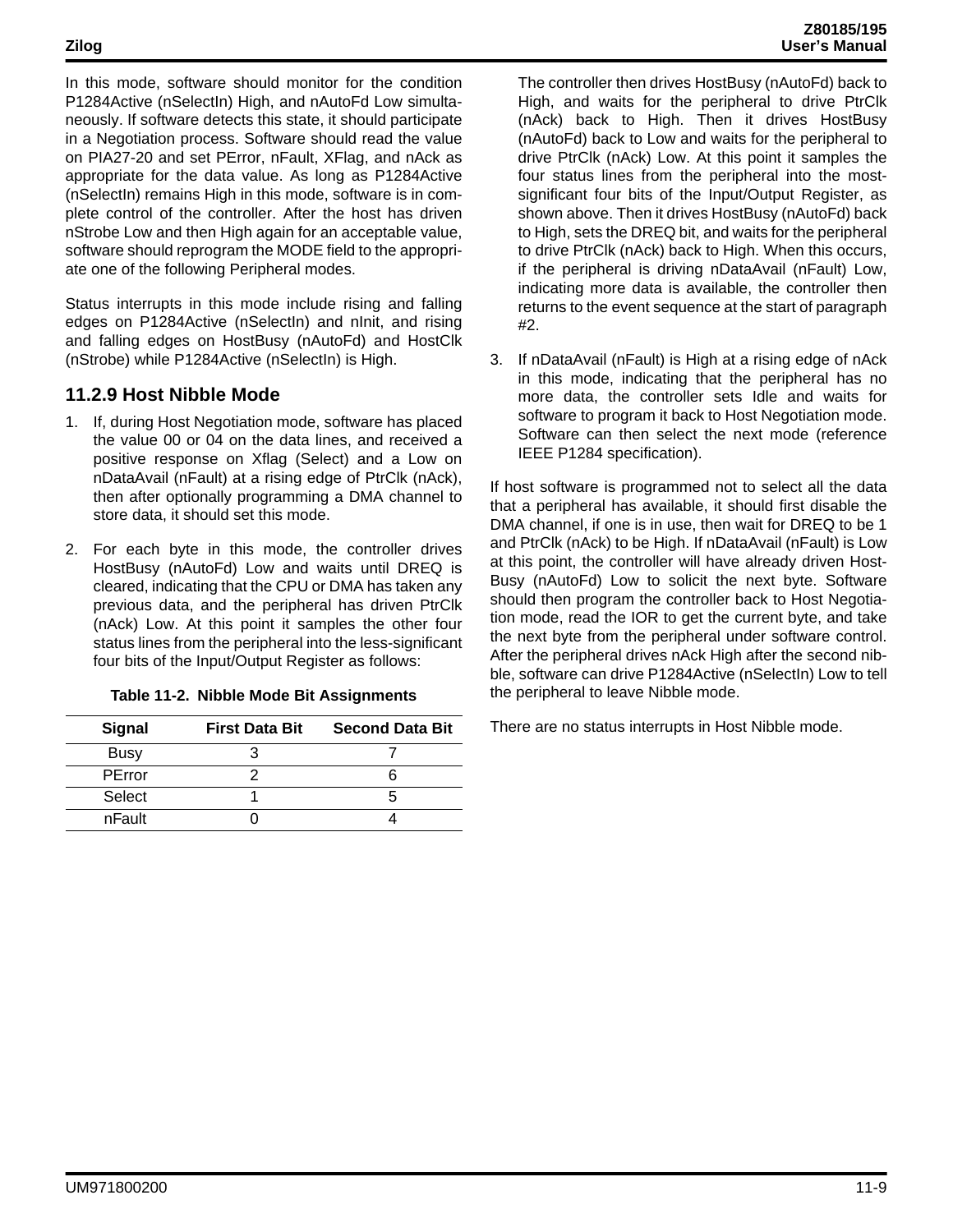## **11.2.10 Peripheral Nibble Mode**

1. Software shouldn't set this mode until there is reverse data available to send. In other words, it should implement the P1284 "reverse idle mode" via software in Peripheral Compatibility/Negotiation mode. After software has driven nDataAvail (nFault), AckDataReq (PError), and Xflag (Select) all Low to signify that data is available, then driven PtrClk (nAck) High after 500 ns, and if requested programmed a DMA channel to provide data to send, when it sees HostBusy (nAutoFd) Low to request data, software should set this mode.

Setting this mode sets DREQ and Idle, but these settings do not request an interrupt. The PIA27-20 pins remain configured for data input but are not used. Instead, four of the five control outputs are driven with the LS and MS four bits of the Input/Output Register, as shown in Table 11-2, while PtrClk (nAck) serves as a handshake/clock output. On entering this mode the hardware begins routing bits 3-0 of the IOR to these lines.

- 2. If software, or a DMA channel, writes a byte to the Output Holding Register when Idle is set, the controller immediately transfers the byte to the IOR and clears Idle, and negates DREQ only momentarily to request another byte from software or the DMA channel.
- 3. After data has been valid on the four control outputs for 500 ns (as controlled by the PART register), the controller drives the PtrClk (nAck) line Low. Then it waits for the host to drive the HostBusy (nAutoFd) line back to High, after which it drives PtrClk (nAck) back to High, switches the four control lines to bits 7-4 of the IOR, and begins waiting for the host to drive HostBusy (nAutoFd) back to Low. When bits 7-4 have been valid for 500 ns and the host has driven HostBusy (nAutoFd) Low, the controller drives PtrClk (nAck) Low again and begins waiting for the host to drive HostBusy (nAutoFd) High. When HostBusy (nAutoFd) has been driven High, the controller returns the four control outputs to the state set by software in PARC. At this point, if software or a DMA channel has not yet written another byte to the Output Holding Register (thus clearing DREQ), the controller sets Idle and waits for software to do so. If/when software or a DMA channel has written a new byte to the OHR, the controller transfers the byte to the IOR, sets DREQ, and clears Idle if it had been set. Then, when the control outputs have been valid for 500 ns, the controller drives PtrClk (nAck) to High. It then waits for the host to drive HostBusy (nAutoFd) back to Low, at which time it switches the four control lines back to bits 3-0 of the IOR and returns to the event sequence at the start of this paragraph.

If there is no more data to send, when the controller sets Idle, software should modify PARC to make nDataAvail (nFault) and AckDataReq (PError) High, and then change the mode to Peripheral Compatible/Negotiation. Then (after 500 ns) software should set PtrClk (nAck) back to High in PARC and enter Reverse Idle state.

Status interrupts in Peripheral Nibble mode include rising and falling edges on P1284Active (nSelectIn) and nInit. The controller sets the IllOp (Illegal Operation) bit if P1284Active (nSelectIn) goes Low in this mode, before it drives nAck High for the status states on the four control lines, or after the host drives HostBusy Low thereafter, in which case software should immediately enter Peripheral Compatibility/Negotiation mode. If P1284Active goes Low, but IllOp stays 0, indicating that the Host negated P1284Active in a legitimate manner, software should enter Peripheral Inactive mode for the duration of the "return to Compatibility mode", and then enter Peripheral Compatibility/Negotiation mode.

### **11.2.11 Host Byte Mode**

- 1. When in Host Negotiation mode the software has presented the value hex 01 or 05 on PIA27-20, it has been acknowledged by the peripheral, and the peripheral has driven nDataAvail (nFault) and AckDataReq (PError) to Low to indicate data availability and then driven PtrClk (nAck) back to High, software should set this mode. This sets PIA27-20 as inputs regardless of the contents of register E2, and clears the Idle flag. The controller then waits 500 ns (as controlled by the PART register) before proceeding.
- 2. For each byte, the controller drives HostBusy (nAutoFd) Low to indicate readiness for a byte from the peripheral. Then it waits for PtrClk (nAck) to go Low, at which time it captures the state of PIA27-20 into the Input/Output Register; sets the DREQ bit to request software, or the DMA channel to take the byte, and drives HostBusy (nAutoFd) High and HostClk (nStrobe) Low. When software, or the DMA channel, has taken the byte (thus clearing DREQ) and the peripheral has driven PtrClk (nAck) back High, and at least 500 ns after driving HostClk (nStrobe) Low, the controller drives HostClk (nStrobe) back to High, and samples nDataAvail (nFault). If it is still Low, the controller returns to the event sequence at the start of this paragraph, otherwise it sets the Idle flag.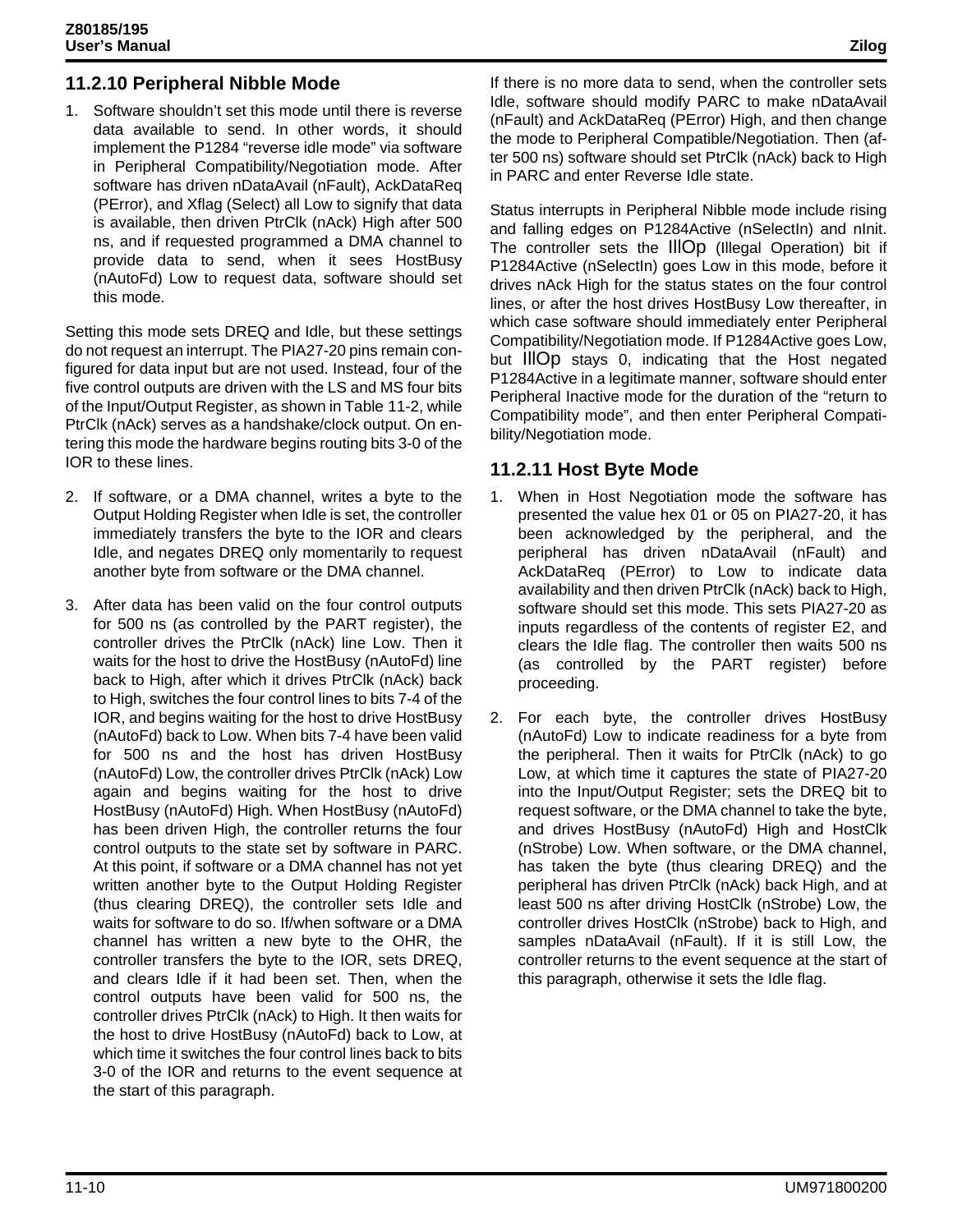In response to Idle, software should enter Host Negotiation mode. Thereafter, it can set HostBusy (nAutoFd) Low, to enter Reverse Idle state, or enter Host Compatible mode (reference IEEE P1284 specification), or conduct a new negotiation.

If software is programmed not to accept all the data that a peripheral has available in this mode, it should first disable the DMA channel, if one is in use, and then wait for DREQ to be 1 and nAck to be 1. Then it should reprogram the controller back to Host Negotiation mode, read the last byte from the IOR, drive HostClk (nStrobe) back to High, and then drive P1284Active (nSelectIn) Low to instruct the peripheral to leave Byte mode.

There are no status interrupts in Host Byte mode.

## **11.2.12 Peripheral Byte Mode**

- 1. Software should not set this mode until there is reverse data available to send — that is, it should implement the P1284 "reverse idle mode" via software in Peripheral Compatibility/Negotiation mode. The exact sequencing among PtrClk (nAck), nDataAvail (nFault), and AckDataReq (PError) differs according to whether this mode is entered directly from Negotiation or from reverse idle phase, and is controlled by software. But in either case, before software sets this mode, it should set nDataAvail (nFault) and AckDataReq (PError) to Low, then after 500 ns, set PtrClk (nAck) to High. When it detects that the host has driven HostBusy (nAutoFd) Low to request data, software should set this mode, which sets the DREQ and Idle flags.
- 2. In this mode, as long as P1284Active (nSelectIn) remains High, the controller drives PIA27-20 as outputs, regardless of the contents of register E2. When software, or a DMA channel, writes the first byte to the Output Holding Register, the controller immediately transfers the byte to the Input/Output Register, clears Idle but negates DREQ only momentarily, to request another byte from software, or the DMA channel.

3. After each byte is transferred to the IOR, the controller waits 500 ns data setup time (as controlled by the PART register) before driving PtrClk (nAck) Low, and thereafter waits for the host to drive HostBusy (nAutoFd) High. When this occurs, if software, or the DMA channel, has not written more data to the Output Holding Register, that is, if DREQ is still set, the controller sets the Idle flag and waits for software or the DMA channel to do so. If software, or the DMA channel, then writes data to the Output Holding Register, the controller clears DREQ and Idle. When there is data in the OHR and DREQ is 0, this guarantees that it is appropriate to keep nDataAvail (nFault), and AckDataReq (PError) Low to indicate that more data is available, and the controller drives PtrClk (nAck) back to High. The controller then waits for a rising edge on HostClk (nStrobe), and then for the host to drive HostBusy (nAutoFd) Low, at which time it transfers the byte from the OHR to the Output Register, sets DREQ, and then it returns to the event sequence at the start of this paragraph.

While this mode is in effect, software should monitor the interface for two conditions:

**Case 1:** Idle set and no more data to send, or

**Case 2:** P1284Active (nSelectIn) Low.

In Case #1, the software should write zero to register E3 to keep PIA27-20 outputs momentarily, and then set the mode back to Peripheral Compatibility, so that the interface is fully under software control, set nDataAvail (nFault) and AckDataReq (PError) High to signify no more data, wait 500 ns, and set PtrClk (nAck) back to High. When HostBusy goes back to Low, the software should set PIA27-20 back to inputs.

In Case #2, if a falling edge on P1284Active happens any time other than between a rising edge on HostClk (nStrobe), and the next falling edge on HostBusy (nAuto-Fd), the controller sets the IllOp bit to notify software that an immediate Abort is in order, in which case software should immediately enter Peripheral Compatibility/Negotiation Mode. If P1284Active goes Low, but IllOp is not set, meaning that the Host negated P1284Active in a "legal" manner, software should enter Peripheral Inactive Mode for the duration of the "return to Compatibility Mode", and then enter Peripheral Compatibility/Negotiation Mode.

Status interrupts in Peripheral Byte Mode include rising and falling edges on P1284Active (nSelectIn) and nInit.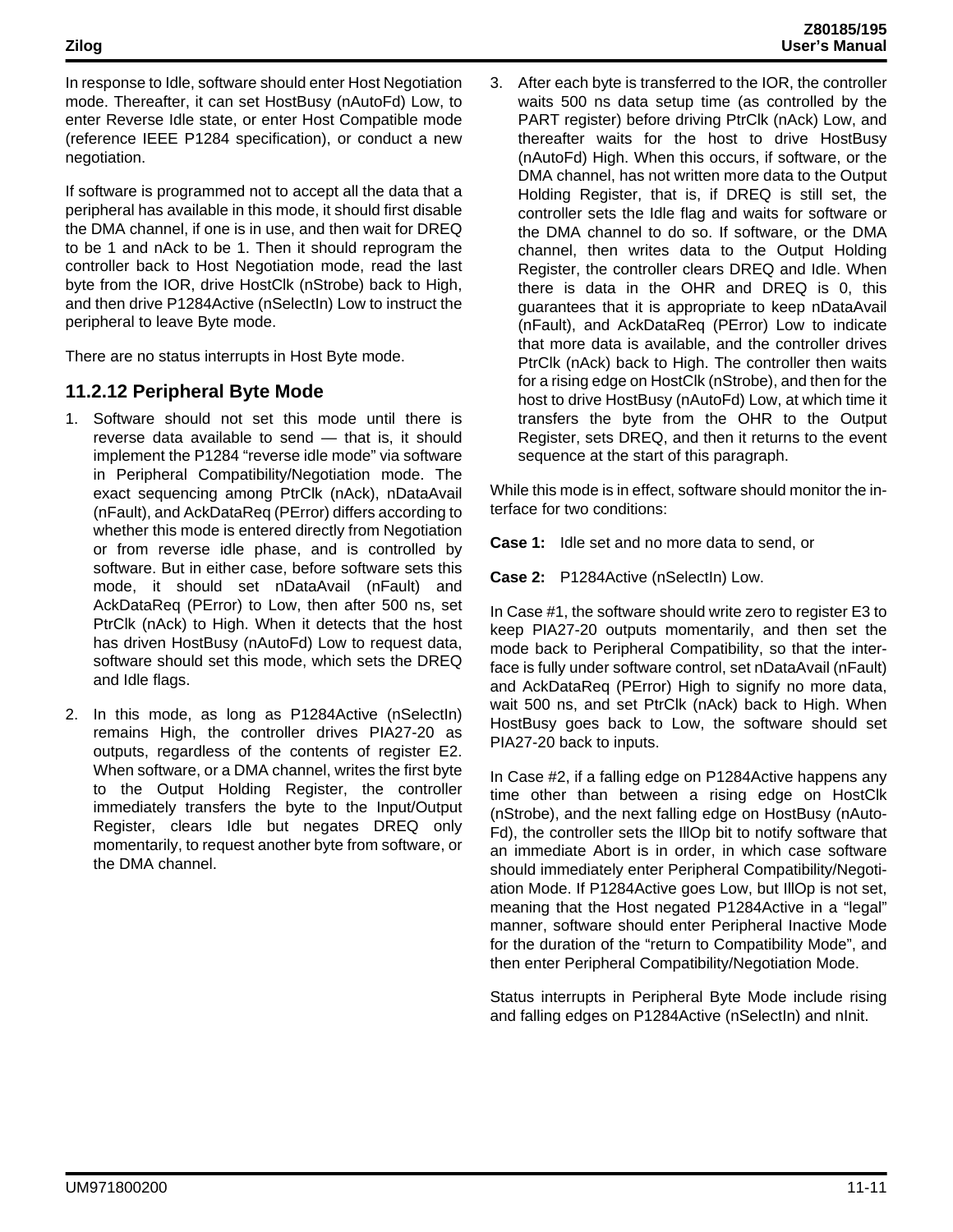## **11.2.13 Host ECP Forward Mode**

- 1. After a negotiation for ECP mode, "host" software should remain in Negotiation mode so that it has complete control of the interface, until one of two situations occurs. If software has data to send, it should optionally program the DMA channel to provide the data, and then set this mode. Alternatively, if software has no data to send and it detects that nPeriphRequest (nFault) has gone Low, indicating the peripheral is requesting reverse transfer, it should set PIA27-20 as inputs, wait 500 ns, drive nReverseRequest (nInit) to Low to indicate a reverse transfer, and then set Host ECP Reverse mode. In other words, software should handle all aspects of ECP mode, other than active data transfer sequences.
- 2. Setting this mode configures PIA27-20 as outputs regardless of the contents of register E2. On entry to this mode, the controller sets Idle and DREQ to request a byte from software or a DMA channel, but these settings do not cause an interrupt request.
- 3. If software, or a DMA channel, writes data to the Output Holding Register while the Input/Output Register is empty, the controller immediately transfers the byte to the IOR, clears Idle, and negates DREQ only momentarily, to request another byte.
- 4. In this mode, the alternate address for the Output Holding Register allows software to send a "channel address" or an RLE count value. Such bytes are typically written by software rather than a DMA channel. Writing to the alternate address loads the OHR and clears DREQ, like writing to the primary address, but clears a ninth bit that is set when software, or a DMA channel, writes to the primary address. A similar ninth bit is associated with the Input/Output Register, from which it drives the HostAck (nAutoFd) line.
- 5. As each nine bits arrive in the IOR and thus out onto PIA27-20 and HostAck (nAutoFd), the controller waits one PHI clock and then drives HostClk (nStrobe) to Low. It then waits for the peripheral to drive PeriphAck (Busy) to High, after which it drives HostClk (nStrobe) back to High. Then it waits for the peripheral to drive PeriphAck (Busy) back to Low. When this has happened, if software or a DMA channel has written a new byte to the Output Holding Register, and thus cleared DREQ, the controller transfers the byte to the IOR, sets DREQ again, and returns to the event sequence at the start of this paragraph. Otherwise, it returns to the event sequence at the start of paragraph #3. If software, or a DMA channel, does not provide a new byte for the time indicated in the PART register, the controller sets the Idle flag.
- 6. While this mode is in effect, software should monitor for the condition "Idle and no more data left to send", and/or nPeriphRequest (nFault) Low. Host software has complete freedom as to whether to honor the peripheral's reverse request on nFault while it has data to send. When there is no more data, software can set Host Negotiation mode to have full control of the interface, and if requested can drive P1284Active (nSelectIn) to Low in order to terminate ECP mode, or can set Host ECP Reverse mode, wait 500 ns, and drive nReverseRequest (nInit) to Low.

Status interrupts in Host ECP Forward mode include rising and falling edges on nPeriphRequest (nFault).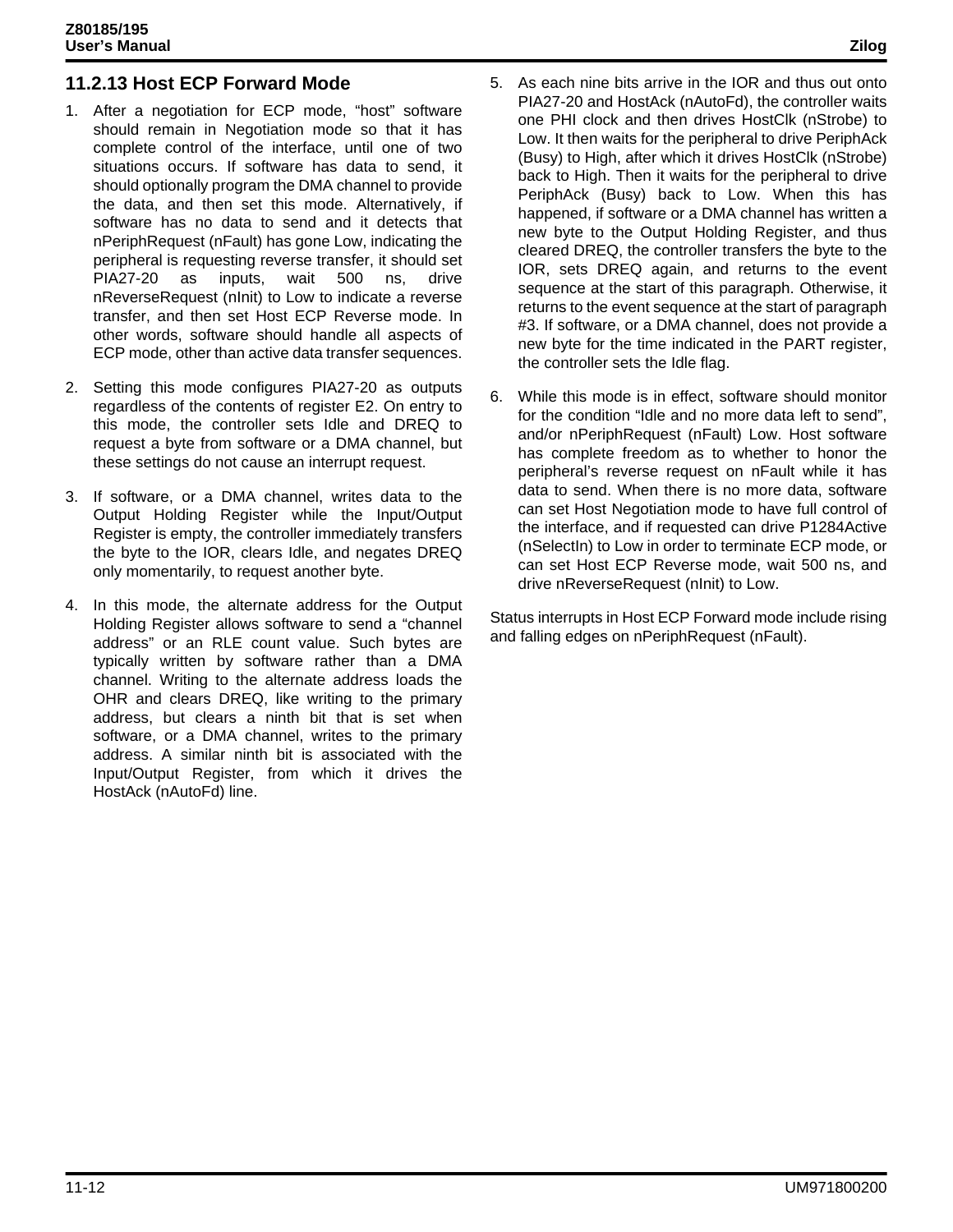## **11.2.14 Peripheral ECP Forward Modes**

- 1. After a negotiation for ECP mode, "peripheral" software should remain in Compatibility/Negotiation mode with P1284Active (nSelectIn) High, so that it has complete control of the interface, though when it detects the host drive HostAck (nAutoFd) Low for the second time, it should then set nAckReverse (PError) High. If software has data to send, it should drive nPeriphRequest (nFault) Low at the same time, and optionally program a DMA channel to provide the data. Whether or not it has data to send, software should then set one of the two ECP Forward modes.
- 2. In these modes, the controller configures PIA27-20 as inputs regardless of the contents of register E2. On entry to one of these modes, the controller clears the Idle bit, if it had been set.
- 3. For each byte, the controller waits for the host to drive HostClk (nStrobe) to Low. When HostClk (nStrobe) is Low and software, or the DMA channel, has taken any previous byte and thus cleared DREQ, operation diverges into four cases depending on the state of HostAck (nAutoFd), the mode, the MSbit of the data, and the state of an internal 7-bit Run-Length Encoding (RLE) counter.

If HostAck (nAutoFd) is High, indicating that this byte is neither an RLE value, nor a Channel Address, the controller captures the data from PIA27-20 into the Input/Output Register, sets DREQ to request software, or the DMA channel, to take this byte, and drives PeriphAck (Busy) High. If the RLE counter is zero, the controller waits (if necessary) for the host to drive HostClk (nStrobe) back to High, after which it drives PeriphAck (Busy) back to Low and returns to the event sequence at the start of paragraph #3. If the RLE counter is non-zero, the controller waits for software, or a DMA channel, to read the byte from the Input/Output Register, negates DREQ only momentarily, and decrements the RLE counter. It does this until the RLE counter is zero, at which point it proceeds as described above. Thus an RLE value of "n" results in the next byte being provided to software, or a DMA channel "n+1" times.

4. If HostAck (nAutoFd) is Low and the MS bit of the byte is zero (PIA27 is Low), the byte is an RLE repeat count. If the mode is "hardware RLE expansion," the controller transfers (the seven LS bits of) it to the RLE counter, leaves DREQ cleared, and drives PeriphAck (Busy) High.

- 5. Thereafter, the controller waits for the host to drive HostClk (nStrobe) back to High, at which time it drives PeriphAck (Busy) back to Low, and returns to the event sequence at the start of paragraph #3.
- 6. If HostAck (nAutoFd) is Low, and PIA27 is High, the byte is a "channel address." In this case, or when PIA27 is Low and the mode is "software RLE handling," the controller captures the data from PIA27- 20 into the Input/Output Register, leaves DREQ cleared to keep a DMA channel from storing the byte, and sets the Idle bit, which it does not otherwise set while in this mode. Software should respond to this condition by reading the byte from the PIA 2 data register E3. Software can then do whatever else is needed to handle the situation, and then set Busy High. Thereafter the controller clears Idle, waits (if necessary) for the host to drive HostClk (nStrobe) back to High, and then drives PeriphAck (Busy) back to Low and returns to the event sequence at the start of paragraph #3.

While this mode is set, if data to send becomes available, software should drive nPeriphRequest (nFault) Low to alert the host of this fact. Also software should monitor the controller for either of two conditions:

- a. If the host drives nReverseRequest (nInit) Low in response to nPeriphRequest (nFault) Low, software should drive nAckReverse (PError) Low, optionally program a DMA channel to provide the data, and set Peripheral ECP Reverse mode.
- b. If P1284Active (nSelectIn) goes Low, the controller sets the IllOp bit in PARC, if this occurs between the time the host drives HostClk (nStrobe) Low, and when the controller subsequently drives PeriphAck (Busy) back to Low, in which case software should immediately enter Peripheral Compatibility/Negotiation mode. If P1284Active goes Low, but IllOp stays zero, indicating a "legal" termination, software should enter Peripheral Inactive mode and sequence the nAckReverse (PError), PeriphAck (Busy), PeriphClk (nAck), nPeriphRequest (nFault), and Xflag (Select) lines to leave ECP mode.

Status interrupts in Peripheral ECP Forward mode include rising and falling edges on P1284Active (nSelectIn) and nReverseRequest (nInit).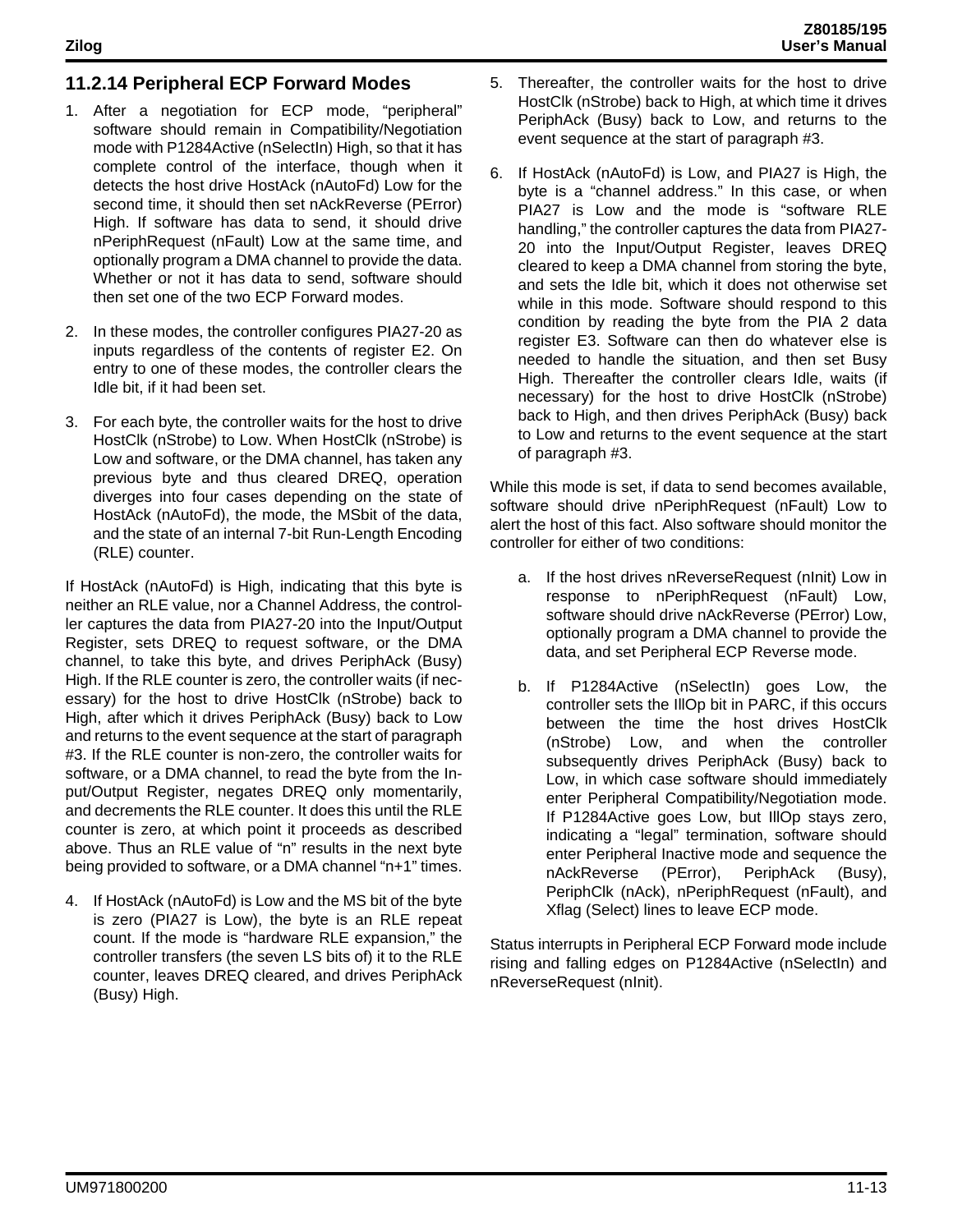## **11.2.15 Host ECP Reverse Modes**

- 1. In these modes the controller configures PIA27-20 as inputs, regardless of the contents of register E2. On entry to one of these modes, the controller clears the Idle bit, if it had been set.
- 2. For each byte, the controller waits for the peripheral to drive PeriphClk (nAck) Low. When this happens, and software, or the DMA channel, has taken any previous byte from the Input/Output Register and thus cleared DREQ, operation diverges into four cases, depending on the state of PeriphAck (Busy), the mode, the LS bit of the data, and the state of an internal 7-bit RLE counter.

If PeriphAck (Busy) is High, indicating that this byte is neither an RLE value nor a Channel Address, the controller captures the data from PIA27-20 in the IOR, sets DREQ to notify software, or the DMA channel to take the byte, and drives HostAck (nAutoFd) High. If the RLE counter is zero, the controller then waits (if necessary) for the peripheral to drive PeriphClk (nAck) back to High, after which it drives HostAck (nAutoFd) back to Low and returns to the event sequence at the start of paragraph #2. If the RLE counter is non-zero, the controller waits for software, or the DMA channel, to read the byte from the IOR, negates DREQ only momentarily, and decrements the RLE counter. It does this until the RLE counter is zero, at which point it proceeds as described above. Thus an RLE value of "n" results in the next byte being provided to software or a DMA channel "n+1" times.

3. If PeriphAck (Busy) is Low, and the MSbit of the byte is zero (PIA27 is Low), the byte is an RLE repeat count. If the mode is "hardware RLE expansion," the controller transfers (the seven LSbits of) it to the RLE counter, leaves DREQ cleared, and drives HostAck (nAutoFd) High. Thereafter the controller waits for the peripheral to drive PeriphClk (nAck) back to High, at which time it drives HostAck (nAutoFd) back to Low and returns to the event sequence at the start of paragraph #2.

- 4. If PeriphAck (Busy) is Low, and the MSbit of the byte is 1 (PIA27 is High), the byte is a "channel address". In this case, or when the LSbit is zero, but the mode is "software RLE handling," the controller captures the data from PIA27-20 in the IOR, leaves DREQ cleared, to keep a DMA channel from storing the byte, and sets Idle, which it does not otherwise set in this mode. Software should respond to this condition by reading the byte from the PIA 2 data register E3, reprogramming a DMA channel, if necessary, and doing whatever else is needed to handle the channel address, and finally setting HostAck (nAutoFd) High. Thereafter the controller clears Idle, waits for the peripheral to drive PeriphClk (nAck) back to High, and
- 5. If data has become available to be sent while this mode is in effect and software elects to send it, it should drive nReverseRequest (nInit) to High, set Host Negotiation mode to take full control of the interface, wait for nAckReverse (PError) to go High, and then set PIA27-20 as outputs.

#2 above.

then drives HostAck (nAutoFd) back to Low, and returns to the start of the event sequence in paragraph

6. Status interrupts in Host ECP Reverse mode include rising and falling edges on nPeriphRequest (nFault). nPeriphRequest carries a valid "reverse data available" indication during Reverse ECP mode. If so, enable status interrupts during this mode; if not, disable them.